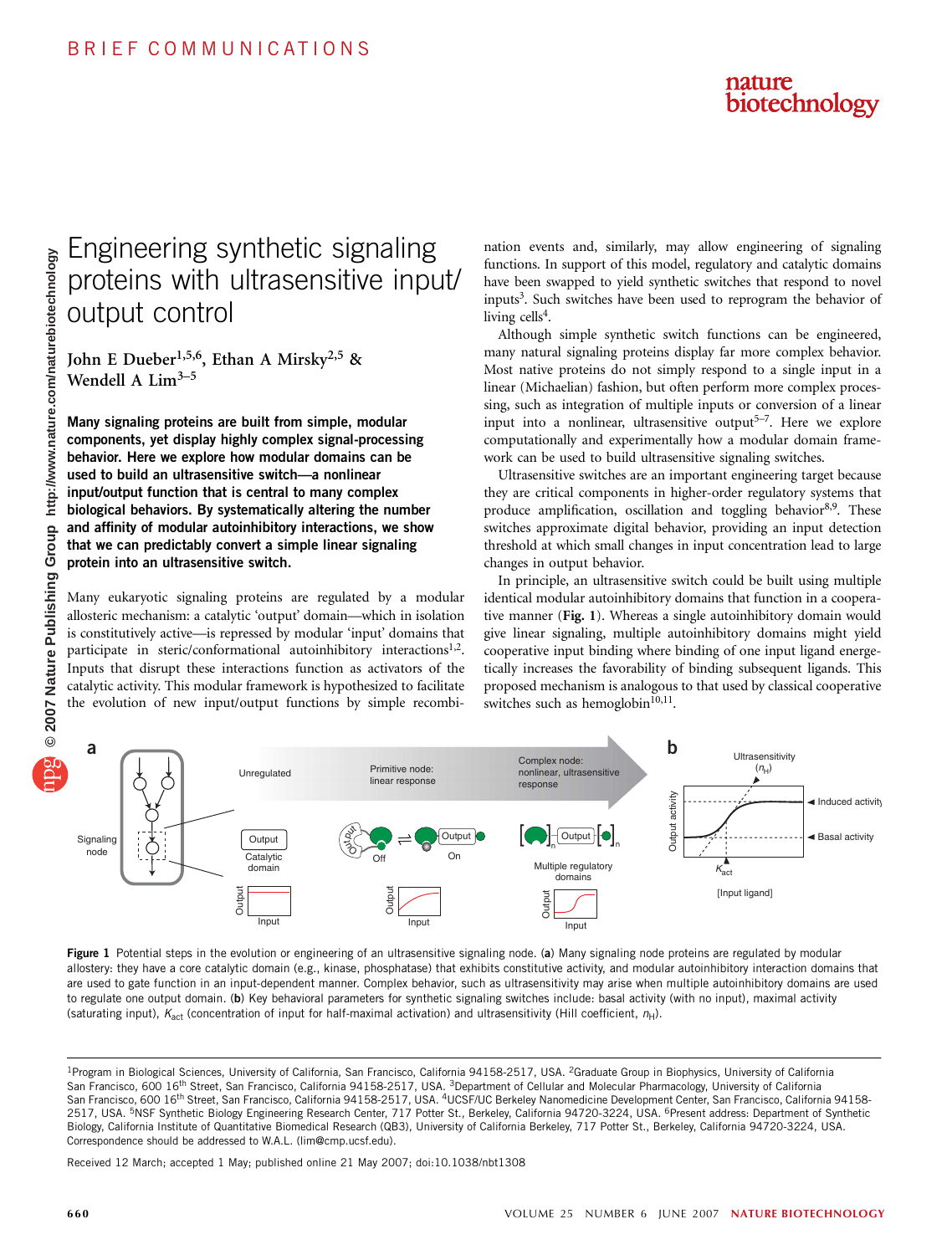### BRIEF COMMUNICATIONS



Figure 2 Design and synthesis of a modular ultrasensitive switch built from the N-WASP output domain and multiple SH3 modules. (a) Synthetic switches designed in this study and summary of their behavioral parameters with respect to activation by external SH3 ligand (SH3 ligand = peptide YEVPPPALPPKRRR). (See Supplementary Fig. 1 online for more details about actin polymerization activity assays and Supplementary Fig. 2 and Supplementary Table 1 online about switch construction.). Intramolecular SH3 ligands are color-coded for by affinity (for isolated domain-peptide interaction). (b) Comparisons of input/output functions for switches A.1.1a, A.3.3b and A.5.5b. To compare ultrasensitivity, each switch's relative activity was plotted as a function of the concentration of input ligand normalized by  $K_{\text{act}}$ . Observed ultrasensitivity scales with the number of autoinhibitory interactions. (c) Computationally predicted switch ultrasensitivity (see Supplementary Methods online) as a function of number of interaction domains and interdomain cooperativity 'c'. The plotted lines were derived assuming each interaction within a given switch has the same 'c' value (that is,  $c1 = c2 = c3$ , and so forth). Apparent ultrasensitivities (Hill coefficient,  $n_H$ ) experimentally measured for actual designed switches (from Fig. 2a) are shown in red. Error bars show 1 s.d. from an average of at least three separate experiments.

We simulated the behavior of a series of multivalent domain switches using a simple equilibrium model, where individual states were assumed to be fully repressed in the presence of any intramolecular interactions and fully active only in the absence of all intramolecular interactions (Supplementary Methods online). Thus switch activity could be described as a function of how the external input ligand concentration alters the population distribution of active versus inactive states. Using this model we could explore the effect of autoinhibitory interaction number and affinity. The model also incorporates several other parameters: an effective concentration term 'Ceff' (the energetic effect of having both the autoregulatory domains and ligands in the same molecule) and an interdomain cooperativity term 'c' (how formation of one intramolecular autoinhibitory interaction increases the affinity of a neighboring autoinhibitory interaction). We determined how all of these microscopic energetic terms would alter the behavioral parameters of the systeminput ultrasensitivity (measured by the apparent Hill coefficient,  $n_H$ ), input concentration required for half-maximal activation  $(K_{act})$  and degree of autorepression (basal activity) (Fig. 1b).

This model makes several simple predictions. First, ultrasensitivity is fairly independent of the affinity of the individual autoinhibitory interactions; changes in individual affinities largely affect the  $K_{\text{act}}$  but not the overall shape of the input/output transfer function. Ultrasensitivity is, however, dramatically altered by the number of autoinhibitory interactions (Fig. 2c). Interdomain cooperativity also contributes to ultrasensitivity. Nonetheless, even with no interdomain cooperativity  $(c = 1)$ , increasing the number of interactions leads to modest increases in ultrasensitivity. Moreover, at sufficiently high interdomain cooperativity, further increases in cooperativity have little effect on ultrasensitivity—the maximal Hill coefficient is determined solely by interaction number. Nonetheless, the model also predicts key functional tradeoffs—as the number of autoinhibitory modules increases, ultrasensitivity is increased, but it also can make the switch extremely difficult to activate (nonactivatable) unless individual domain affinities are simultaneously decreased.

To experimentally test these predictions, we constructed a series of synthetic switches, using the protein N-WASP as a test bed. N-WASP has a catalytic output domain that constitutively binds and activates the Arp (actin-related protein) 2/3 complex, stimulating its actin-nucleation activity<sup>12</sup>. In previous studies, we showed that by combining the output domain of N-WASP with a heterologous intramolecular domain-peptide pair, we could generate a synthetic switch in which the activity of N-WASP was gated by a novel peptide input, in a simple linear fashion<sup>3</sup>.

Here, we constructed synthetic switches in which the N-WASP output domain was combined with one to five SH3 interaction modules (Fig. 2, Supplementary Figs. 1, 2 and Supplementary Table 1 online). The individual modules were linked by glycine-serine linkers. As predicted, a single SH3 module yielded a switch that was activated in a linear fashion by exogenous SH3-binding peptide. Increasing domain number increased ultrasensitivity (Fig. 2b). At the extreme, a construct with five SH3 autoinhibitory modules (switch A.5.5b) was completely repressed under basal conditions, but was activated with an apparent Hill coefficient of 3.9 (Supplementary Fig. 3 online). Gel filtration studies are consistent with this protein adopting a monomeric state under both basal and activating conditions (E.A.M, unpublished data).

The set of constructs examined here show that it is possible to build a highly nonlinear switch using simple autoinhibitory components. As predicted, the apparent Hill coefficient scaled well with the number of autoinhibitory interactions, and fit to an apparent interdomain cooperativity 'c' approaching 100 (Fig. 2c). Mutational disruption of interactions led to a decrease in the Hill coefficient (Fig. 2a and Supplementary Fig. 4 online). In addition, the experimental